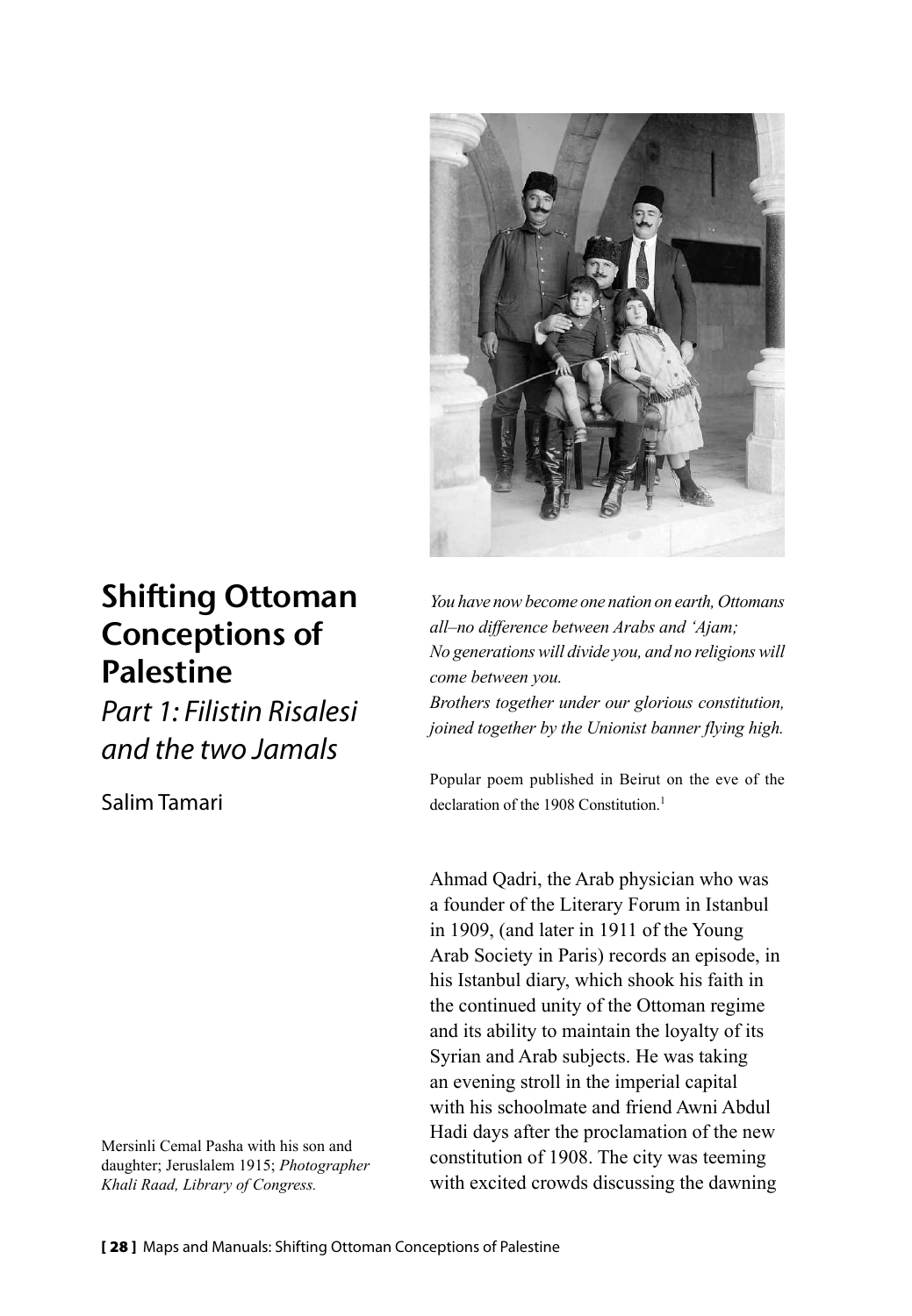of the new liberties, and the end of the Hamidian dictatorship. The two Arabs, a Damascene and a Nabulsi, both considered themselves loyal Ottoman citizens. They came upon an animated speaker drawing a large audience. He was Sari Bey, a young charismatic officer who was singing the praises of the new constitution to the crowd. Then he made a sudden shift and began attacking the supporters and lackeys of the old regime, including "the Arab traitor Izzat" and the "Arab traitor Abul Huda."2 The reference was to Izzat Pasha al Abed, the Sultan's private secretary, and Shaykh Abul Huda al Saidawi, a religious scholar, who were part of Abul Hamid's inner circle.<sup>3</sup>

It had become customary in this period to portray Abdul Hamid's Arab advisors as monkeys in the oppositional press of Istanbul.4 Abdul Hadi and Qadri berated the speaker: "Why do you single out the Arab identity of Abdul Hamid's men, when there far more Turks among the supporters of the old regime?" It is quite likely that Qadri, (though not Abdul Hadi) was also upset because he himself sympathized with the regime of Abdul Hamid. Elsewhere he notes how the Committee of Union and Progress (CUP) overthrew "the last Sultan who conceived the Arabs as brothers in faith, inspiring Arab intellectuals to support an Ottoman patriotism" which has since then disappeared.5 Over the next several months he began to hear a revival of earlier derogatory epitaphs directed at Arabs, using such terms as *pis arap* (dirty Arabs), *siyah arap* (black Arabs), *çingene arap* (Arab gypsies), and *akılsız arap* (stupid Arabs).6 Qadri reports how particularly hurt he was by these expressions since his father Abdul Qadir Qadri, was an *Amiralei* (colonel) in the Ottoman army who had fought valiantly in European provinces, and was later appointed as military commander in Baalbak, Akka, and Basra.<sup>7</sup> Both he and his father considered themselves pillars of a multinational Ottoman order. Qadri regards this episode, and the concomitant ethnic tension that emerged after the attempted coup of 1909, as constituting a turning point in Arab relations with the Ottoman state. This led in his view to the determination of many active members of Arab literary societies in the Ottoman capital to seek autonomy, and then separation, from Istanbul.

It is clear however that these ethnic tensions are conceived retrospectively, in the light of events that took place in Syria and Palestine during and after the war. The facts that emerge from the Ottoman military's own sources tell a more complex, if not drastically different story. One such important document, *Filastin Risalesi*, is the *salnameh* type military handbook issued for Palestine at the beginning of the Great War.

*Filastin Risalesi (1331 Rumi)* is an astonishing document that disguises as much as it reveals. Ostensibly a soldier's manual issued for limited distribution to the officers (*hizme makkhsuslir—"special services"*) of the Eighth Army Corps, the handbook is basically a demographic and geographic survey of the province which constituted the southern flank for the theater of military operations during WWI. It includes statistical tables, topographic maps, and an ethnography of Palestine. But it also contains two outstanding features that highlight the manner in which Palestine and Syria were seen from Istanbul by the new Ottoman leadership after the constitutional revolution of 1908. The first is a general map of the country in which the boundaries extend far beyond the frontiers of the Mutasarflik of Jerusalem, which was, until then, the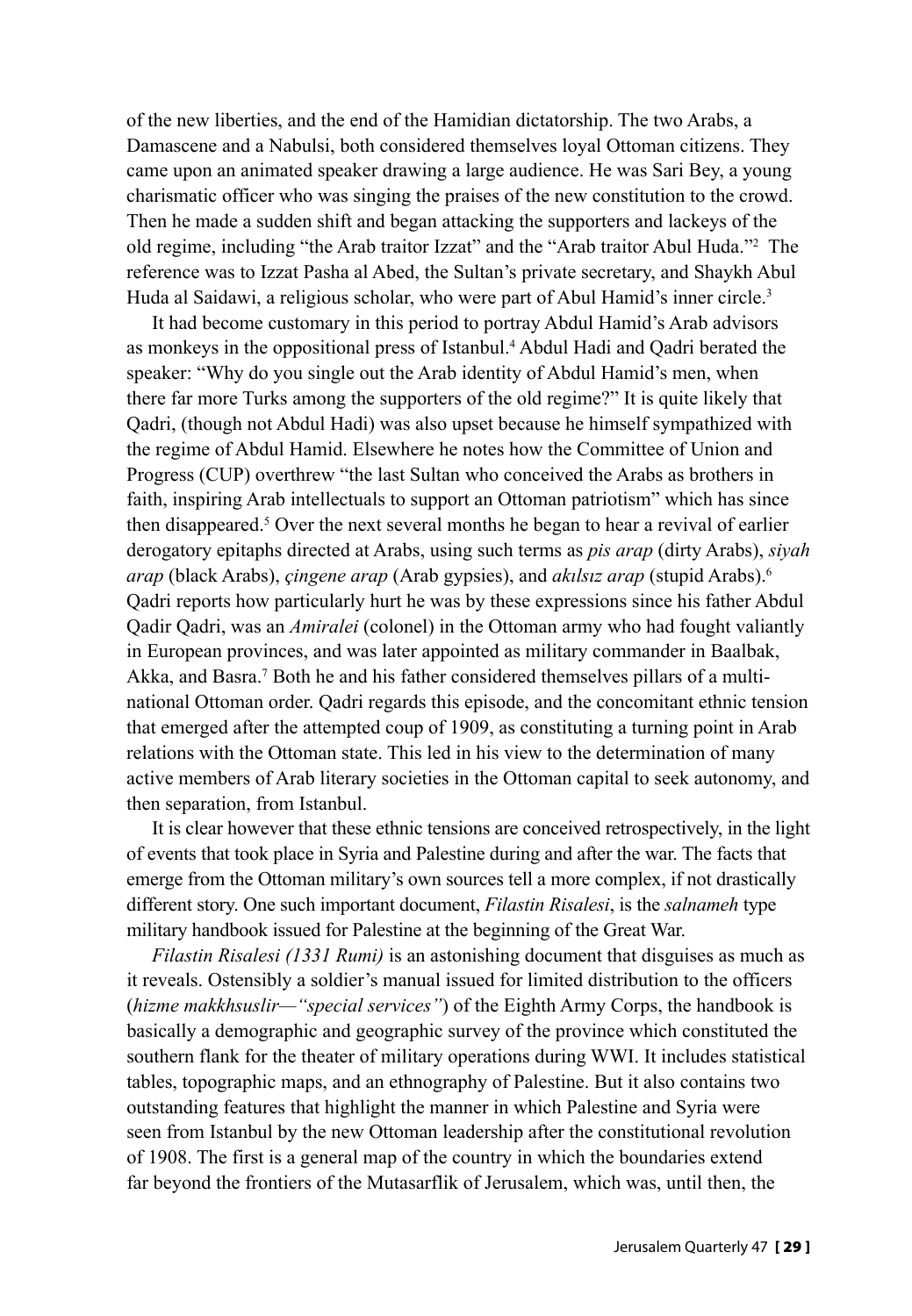standard delineation of Palestine. The northern borders of this map include the city of Tyre (Sur) and the Litani River, thus encompassing all of the Galilee and parts of southern Lebanon, as well as districts of Nablus, Haifa and Akka—all of which were part of the Wilayat of Beirut until the end of the war.

The second outstanding feature of the manual is a population map that classifies the inhabitants of Palestine and Coastal Syria by ethnic, communal and religious identity. Contrary to what one would have expected in light of later developments, the population of Syria and Southern Anatolia are not divided by nationality, linguistic grouping or religious affiliation, but by a combination of putative national and sectarian identities. The people of Southern Anatolia are divided into "Turks," "Turkman" (west of Sivas), and a category of "other Turks." Bilad al Sham is divided into Syrians (Suri), and Arabs (East of the Jordan River). The rest of the population is made up of ethnic and religious minorities that overlap with these major national groupings: Maronites, Druze, Jews, Orthodox (Rum), Ismailis, Matawleh, and Nusseiris. Another category dispersed in Palestine is "rural Arabs" (*arep kuli*) and "rural Druze" (*druz kuli*). We will now discuss the political context of this social mapping.

## **Cemal (***Buyuk***) vs. Cemal (***Kuchuk***)**

*Filestin Risalesi* was issued by the Eighth Army Corps to its officers. The Eighth Army for much its history was dominated by Mersinli Cemal Pasha, who succeeded Ahmet Cemal Pasha (Jamal *Buyuk*) to the leadership of the Fourth Army after the routing of Ottoman forces in Suez. In many ways the history of Palestine and Syria during the war years was dominated by these two figures: the first because of his relentless war against Arab nationalists, and the second for his attempt to repair the damage to Arab-Turkish relationships brought about by Ahmad Jamal's "campaign of terror". In addition to the two Cemals, the Ottoman forces in Palestine were led by three German generals who were attached to the Ottoman command. Friedrich Kress von Kressenstein, who commanded the Eighth Army in 1917 (together with Cevat Pasha), and Otto Liman von Sanders (who was commander of the First Army in Gallipoli). The formation of the Yilderim Army Group in May 1917 by the merger of the Fourth, Seventh and Eighth Armies (as well as the German Asia Group) was meant to save the situation in Palestine from defeat. The new *Sa*'*iqa* formation (*Yilderim*, i.e. "thunderbolt" in Turkish) was led by Erich von Falkenhayn and Otto Liman von Sanders. It was Mustafa Kemal Pasha (later Ataturk) who withdrew the Yilderim forces from southern Palestine, when the front began to collapse.8

Ahmet Cemal took over the command of the Fourth Army from Zeki Pasha (*Halepli*) in November 1914 and established his headquarters in Damascus, moving in 1915 to Jerusalem's Mount of Olives. He had already established a name for himself within the new political-military elite before coming to Palestine. His name began to sparkle after the 1909 rebellion, when he joined the Action Army to suppress the Hamidian restoration movement.<sup>9</sup> As governor of Adana he was put in charge of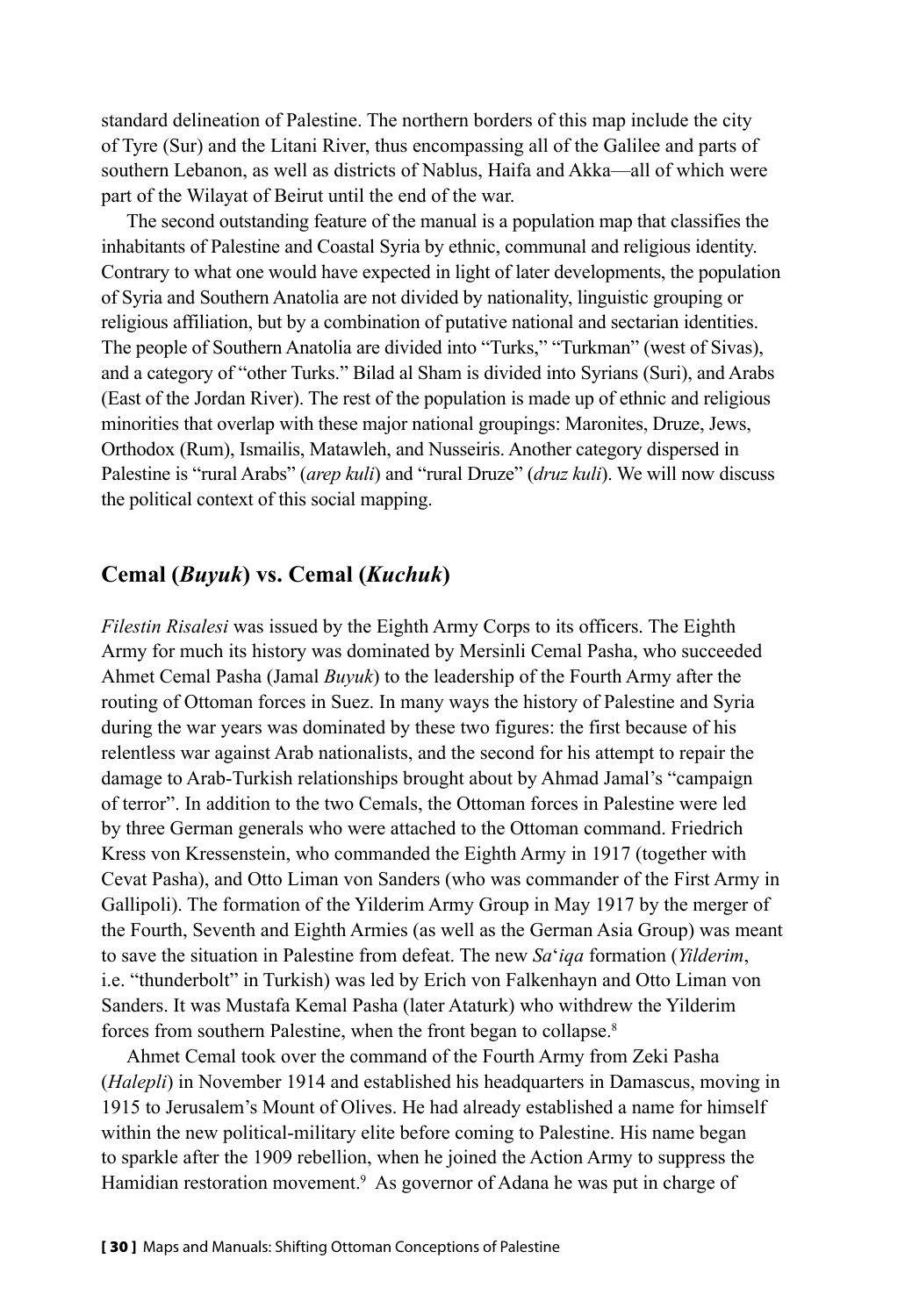

Northern Palestine in Eighth Army Corps Map. *Filistin Risalesi, Military Press, Jerusalem, 1915.*

suppressing "Armenian Revolts" in the region. In 1911 he was appointed governor of Baghdad, again to deal with Arab tribal rebellions. He later joined the Ottoman troops in the Balkan War and was promoted to colonel. In 1913 he was among the inner leadership of the Young Turks who brought the CUP to power in the January coup d'état. He was appointed governor of Istanbul where he was engaged in suppressing opposition to the ruling party.<sup>10</sup> Just before the war he was promoted to the rank of general and appointed Minister of the Navy—a position which he held for much of his remaining political career. Before the war

Cemal was known for his pro-French sympathies, and he held a number of talks with the French to seek an alliance with them on behalf of the CUP government, but was eventually forced to join Enver and Tal'at Pashas in concluding the Ottoman-German alliance.

Soon after the proclamation of war, in November 1914, Cemal was appointed head of the Fourth Army in Syria. He already had a reputation as an "Arab hand" after suppressing the tribal rebellions in Iraq. When he arrived in Damascus he was greeted enthusiastically by the Syrians. Ahmad Qadri, with whom this paper began, then a leader of *al Arabia al Fatah* ("Young Arab Movement") and a medical officer in the Fourth Army, describes the progression of Cemal's relations with the Arabs. He quotes his maiden speech in Damascus in the plaza of the Ummayad mosque: "There is no conflict between Turks and Arabs in this struggle. We either win together or fail together." However a series of events in the course of the war led to the deterioration of his (and the CUP's) relations with the local population and started the campaign of repression against the nationalists. The crucial factor was the failure of the second Suez campaign, and Cemal's perception of the Syrian soldiers as responsible for it.<sup>11</sup> But the two direct issues were his interception of secessionist propaganda circulated by the Ottoman Decentralization Party, originating from Cairo, and news that Sherif Hussein was already negotiating an agreement with the British behind his back.<sup>12</sup> There were several interventions by Prince Faisal with Enver Pasha and Tal'at Pasha which seemed to have improved relations with Cemal, but only temporarily.<sup>13</sup>

One factor in these vacillations was the fact that within the CUP there were several factions vying for power, and therefore not always coordinating with each other. This became clear before and during the war with the formation of the *Teskilat-i Mahsusa* (Special Forces) in 1911 under the command of Enver Pasha, originally to fight the Italian occupation of Libya. By 1913 these special forces had evolved into an intelligence unit answerable only to the Ministry of War, and charged with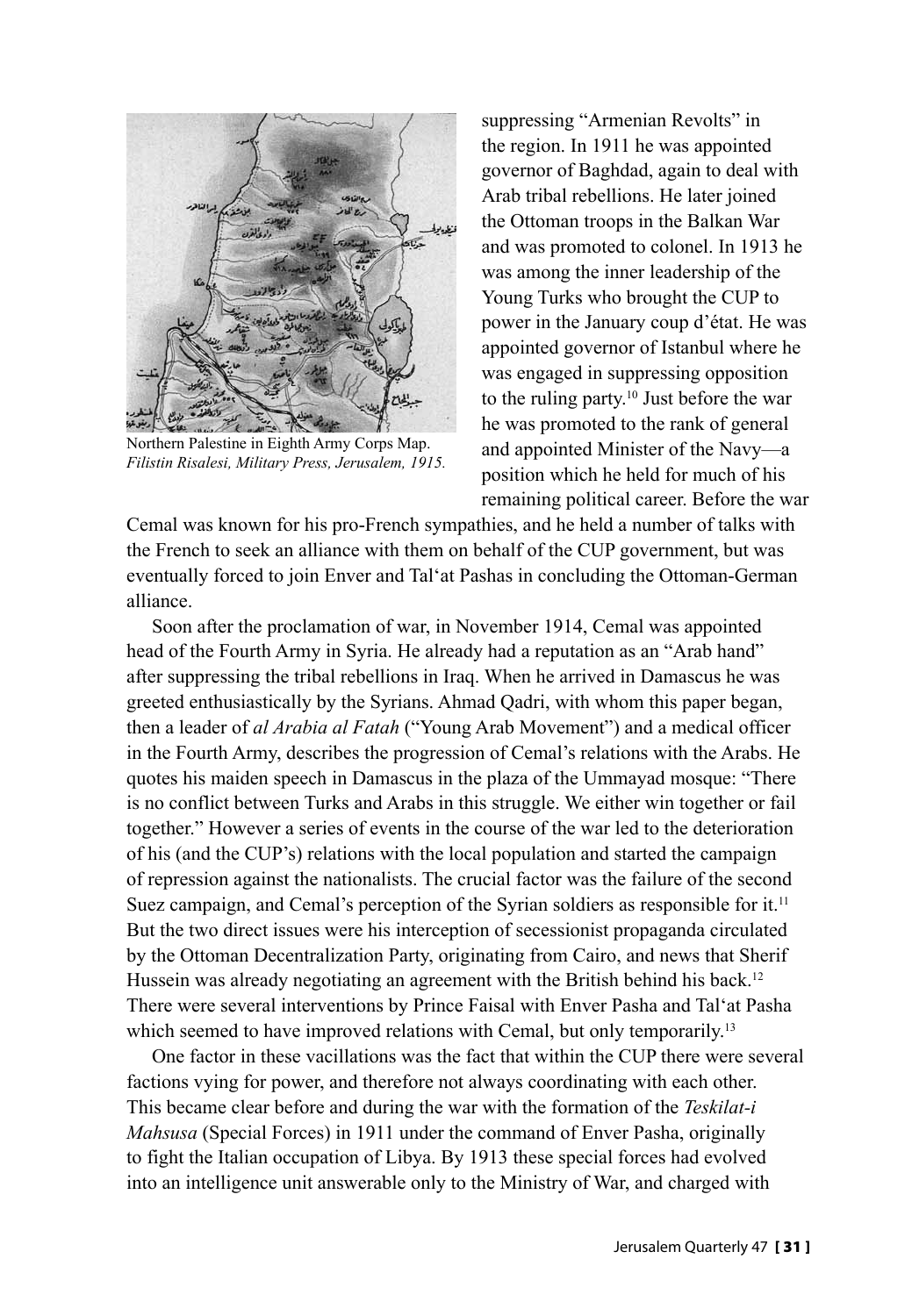combating separatist movements in the Empire. During the war years each member of the CUP triumvirate, Enver, Tal'at, and Ahmet Cemal, had his own personal *Teskilat-i Mahsusa*. 14 Cemal in particular used this security apparatus to combat the Arab separatists, as well as to quell internal dissent in Syria and Palestine.15 But he also tried to create a loyalist circle of supporters. Those included the Mufti of Akka As'ad al Shuqairi, Prince Shakib Arslan, Shaykh Abdul Aziz Shawish, head of the Salahiyya College, and Abdul Rahman al Yusif, the director of Haj organization (*Imarat al Haj*).16 Their work was extolled as a model of initiating a campaign of Islamic mobilization for the war, while justifying the repression of dissent against it, and against secessionist sentiments. In his campaign for Islamic mobilization Cemal received full support from the CUP leadership and from the Germans, who ran their own campaign of Jihadist activities.17 Tilman Lüdke's *Jihad Made in Germany* is a thorough record of Germany's disingenuous role in this campaign, showing a zeal among the Germans that far exceeded the intentions of the Ottoman leadership.<sup>18</sup>

But in the anti-Arabist campaign it seems that Cemal was on his own, even differing in a number of instances with Enver and Tal'at. Darwazeh cites the diary of Aziz Bek, head of Ottoman intelligence in Damascus during the war years, to emphasize this deviation.<sup>19</sup> He explains the vehemence of Cemal's campaign against the Arab wing of the Decentralization Party (which in program and action, was far from advocating a separation of the Arab provinces from Istanbul) due to the latter's alliance with the (mainly Turkish) party of Freedom and Reconciliation (*Hurriyat wa I'tilaf*), when the latter conducted a briefly successful coup against the CUP government. When the Unionists succeeded in restoring their rule, Cemal commenced his campaign against the autonomist movements, and what he saw as the seeds of "Arab separatism" in particular.<sup>20</sup>

Ahmet Cemal's military dictatorship over Syria left an everlasting impact on the population's relationship with Istanbul. Hasan Kayali, who examined the internal documents of the CUP leadership, also suggests that Cemal's more extreme measures against the nationalist movement (the Beirut-Damascus executions, and the massive deportation of "hostile" elements from coastal regions into Anatolia), were not necessarily supported by the CUP leadership. In particular he suggests that the Turkification campaign introduced by Cemal into state schools and institutions of higher learning in Palestine and Syria was a reflection of the centralizing and modernizing features of the new regime, and was not particularly directed at Syrian or Arab nationalism.21 There were also widespread rumors that Cemal was secretly negotiating special status for the Arab provinces in a future Anatolian-Syrian Federation.<sup>22</sup> Nevertheless the damage engendered by Cemal's systematic campaign of repression was too extensive to salvage. It brought about a rupture with the Ottoman regime in which the Syrian population began to associate natural disasters (famine, diseases, and the locust attack) with the policies of Cemal, and through him with the central government.

When eventually, in September 1917, Cemal resigned from his post on the southern front (ostensibly over policy differences with Falkenhayn over Suez) the opportunity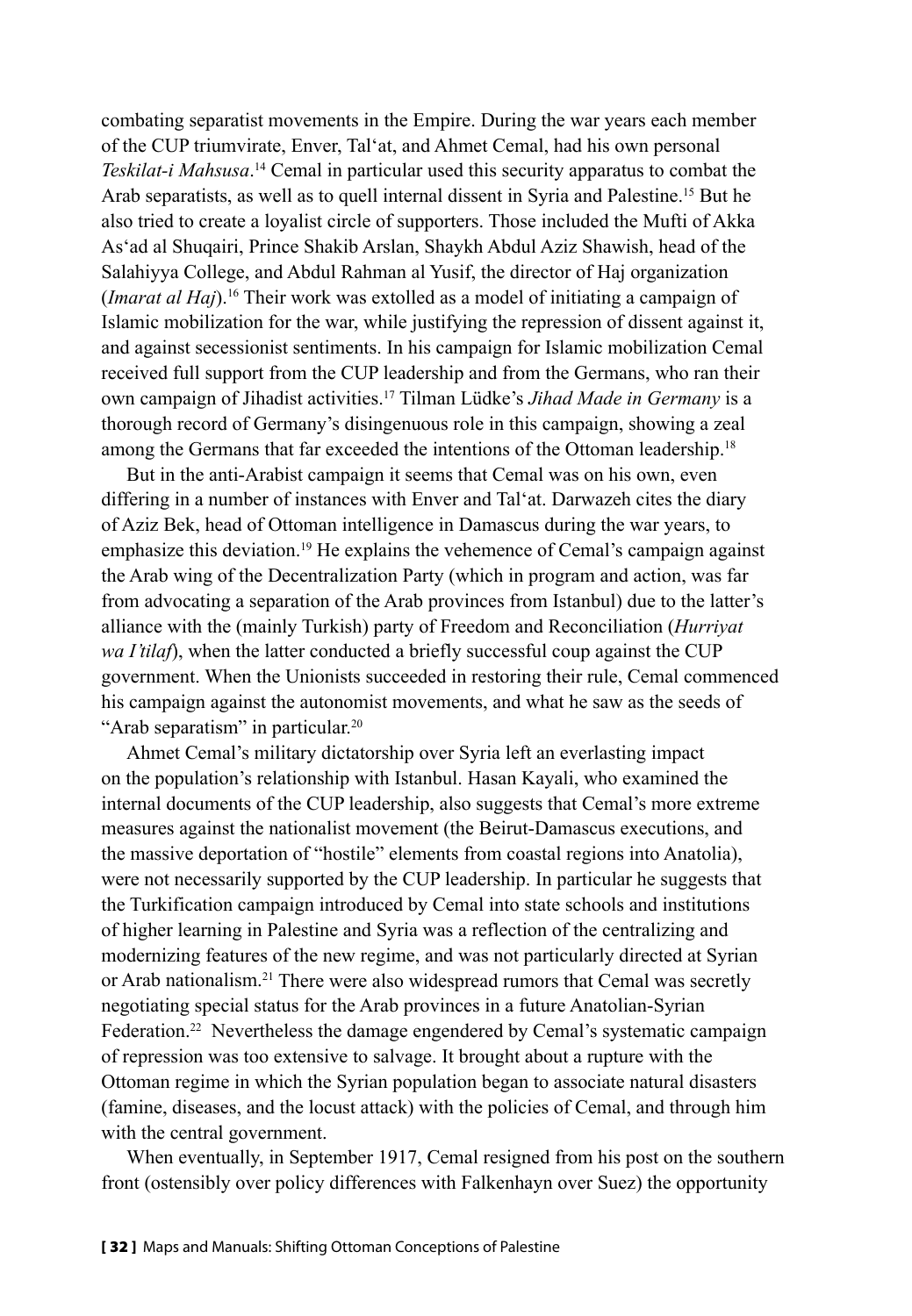arose to have him replaced by Mersinli Cemal Pasha as head of the Fourth Army. The latter also commanded the Eighth Army Corps, took over command from Ahmet Cemal, and fought in Palestine, Syria and Transjordan until the end of the war. Thus when *Filistin Risalesi* was published, Mersinli was in command. But since we do not know when and who commissioned it, it could very well bear the imprint of Falkenhayn, Sanders, and Ahmet Cemal Pasha.

### **Country Manual or Intelligence Report?**

As a military handbook *Filistin Risalesi* may be compared to two types of "country surveys." The first type comprises those military manuals issued by Allied forces during the war to help their officers manage their movements in enemy territory in the Syrian provinces. The second type of survey consists of Holy Land travel books meant to acquaint pilgrims and visitors with the ways and manners of the Orient. A good example of the first type is *The Handbook of Syria and Palestine*, issued first by British Naval Intelligence in 1915, and then re-issued annually after the British conquest of Syria and Palestine.23 Another is Harry Luke's *Handbook of Palestine*, issued on the eve of the Mandate.24 Luke later became Deputy Governor of Jerusalem immediately after the British Occupation of Palestine.<sup>25</sup> Both books contain basic historical, geographic and demographic data, as well as maps and diagrams about the country. The latter, since it also targets the civilian visitor to the country, also contains practical information about transport, prices, and health precautions. But the ethnographic map is unique to *Risalesi*. Of the second type, Holy Land travel books, we have two sources that seem to have been mined by the author(s) of *Risalesi*, especially the section on population types. One is Jaussen's *Coutumes des Arabes au pays de Moab* (1908), and the other is Harry Luke's *Handbook* mentioned above.<sup>26</sup>

In terms of its ethnic/political assessment of the local populations *Risalesi* has also a British equivalent for Palestine. This is the series of intelligence reports prepared by the British army in Egypt during the war years. Those include "The Economic and Political Situation West of the Jordan" prepared by the War Office (1918) and Intelligence Reports prepared by the Admiralty in Cairo.<sup>27</sup> Muhsin Muhammad Salih, who made an extensive survey of these intelligence reports, concludes that Palestinians were divided in their sentiments about the approaching Allied troops, but there was nevertheless considerable support for the Ottomans, even in the final days of the war. To the extent that people welcomed the British occupation of Palestine, their support was based to a large extent on the alliance the British had with the forces of Sherif Hussein and with the Syrian nationalists, as well as on the promise for the creation of a United Arab Kingdom after the war, to include the southern Syrian districts (i.e. Palestine).<sup>28</sup> Although both the Ottoman and British assessments contained respectively in the *Risalesi* treatise on Palestine, and the War Office Reports on the local population were meant to serve military purposes (orientation for soldiers, intelligence assessment during a time of war, potential loyalty and hostility of the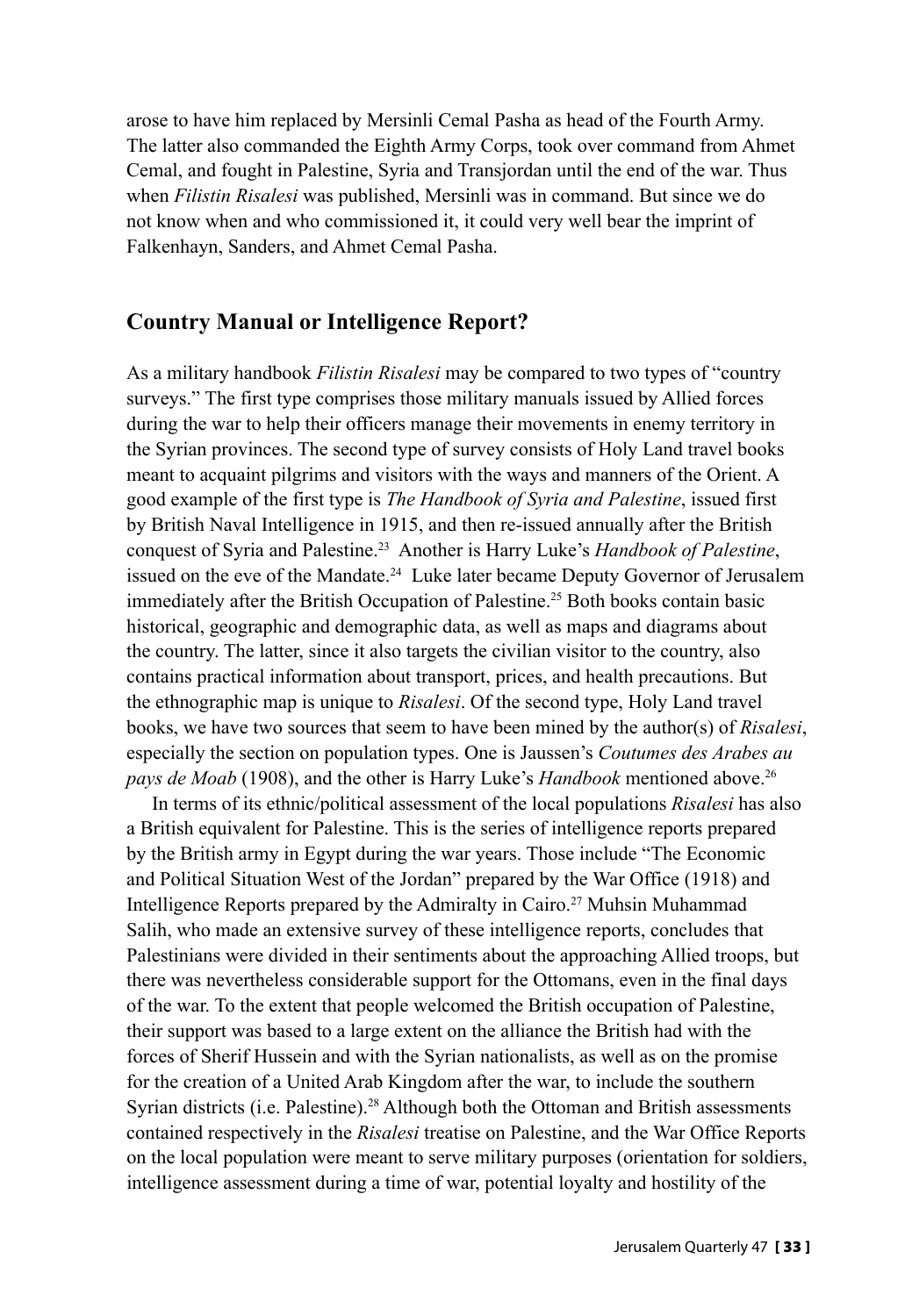natives), there are clear differences between the two. Unlike the British reports, *Risalesi* was written in the manner of a monograph on a local population that was clearly seen as Ottoman subjects *and not foreigners*. For example, the survey of the population mapped out in Palestine contained observations about local minorities and groups that existed in various configurations in all of Syria and large parts of Anatolia.

Nevertheless, much of the surveys in *Risalesi* focuses on geographic and demographic data that mirror European handbooks on Palestine. The topographic part relies on data found in Holy Land surveys and employs language and references that are common in these handbooks, including many biblical references to holy sites. The survey of Palestinian history in particular relies on an eclectic reading of "main events": Canaanite, Philistine, Hebrew, Babylonian, Arab and Islamic conquests. It is quite striking that the words for conquest *fat'h* or occupation *ihtilal* are used in reference to virtually all of these regimes, including the Ottoman conquest of Palestine by Sultan Selim in 1517. The only exception is the reference to the "liberation" (*tahrir*) of the Holy Land by Salah ed-Din in 1187.<sup>29</sup> Regarding the religious communities of Palestine *Risalesi* focuses on the various minorities (Druze, Jews, various Christians, Matawleh, and Nusseiris) in great detail. The minorities of Syria are included in the discussion of Palestine. Jews are divided into native (Arabic-speaking Jews), and East European immigrants (who spoke Yiddish and their native tongues).<sup>30</sup>

The military aspect of this document becomes clear however in the discussion of the topography of the country. The two central themes are accessibility of the road networks and the presence of water sources for the armed forces. For example: locations which contain sufficient resources for sustaining an army division (*firqa*) are listed in the vicinity of Yazour, Wadi Haneen, Yibna, Isdud, Majda, and Ghazza (Gaza).31 In the north the document lists Ar'ara and Lajjoun.<sup>32</sup> In the center it lists Tulkarm and Deir Sharaf as containing enough water for an army corps (*liwa'*). The Jerusalem region is listed as very poor in water resources and to be avoided.<sup>33</sup> Road conditions are also given detailed attention. The main access roads usable for mechanized army divisions are listed as the Haifa-Nazareth axis, the Tulkarm-Nablus axis, and the Jaffa-Jerusalem axis.<sup>34</sup> Other roads, such as those leading to Zeita, Arrabeh, and Jenin, are listed as usable for animal drawn vehicles only. Yet another list is given for roads that are strategic but impassable for mechanized divisions, such as the Akka-Safad road.<sup>35</sup> Latron and Nebi Samuel are listed as places for panoramic surveillance.<sup>36</sup> Updated notations are given for roads that are being constructed and/or upgraded, such as the Julis-Latroun road, and the Jaffa-Jerusalem road where seventeen military outposts were constructed by Thuraya Pasha, the Mutasarrif of Jeruslem.37

By contrast, the British War Office reports lack the ethnographic and topographic mapping that we find in the Ottoman document. Here the central criteria for assessing the Palestinian region were the degree of reliability of the local population and receptivity to the British presence. One hundred villages are surveyed in terms described as "very friendly," "friendly," "mixed," "not friendly," and "hostile." 38 Some townships, such as Qalqilieh and Safuriyyeh were singled out as "fanatical and hostile." Despite a tendency in these reports to portray the Christian population as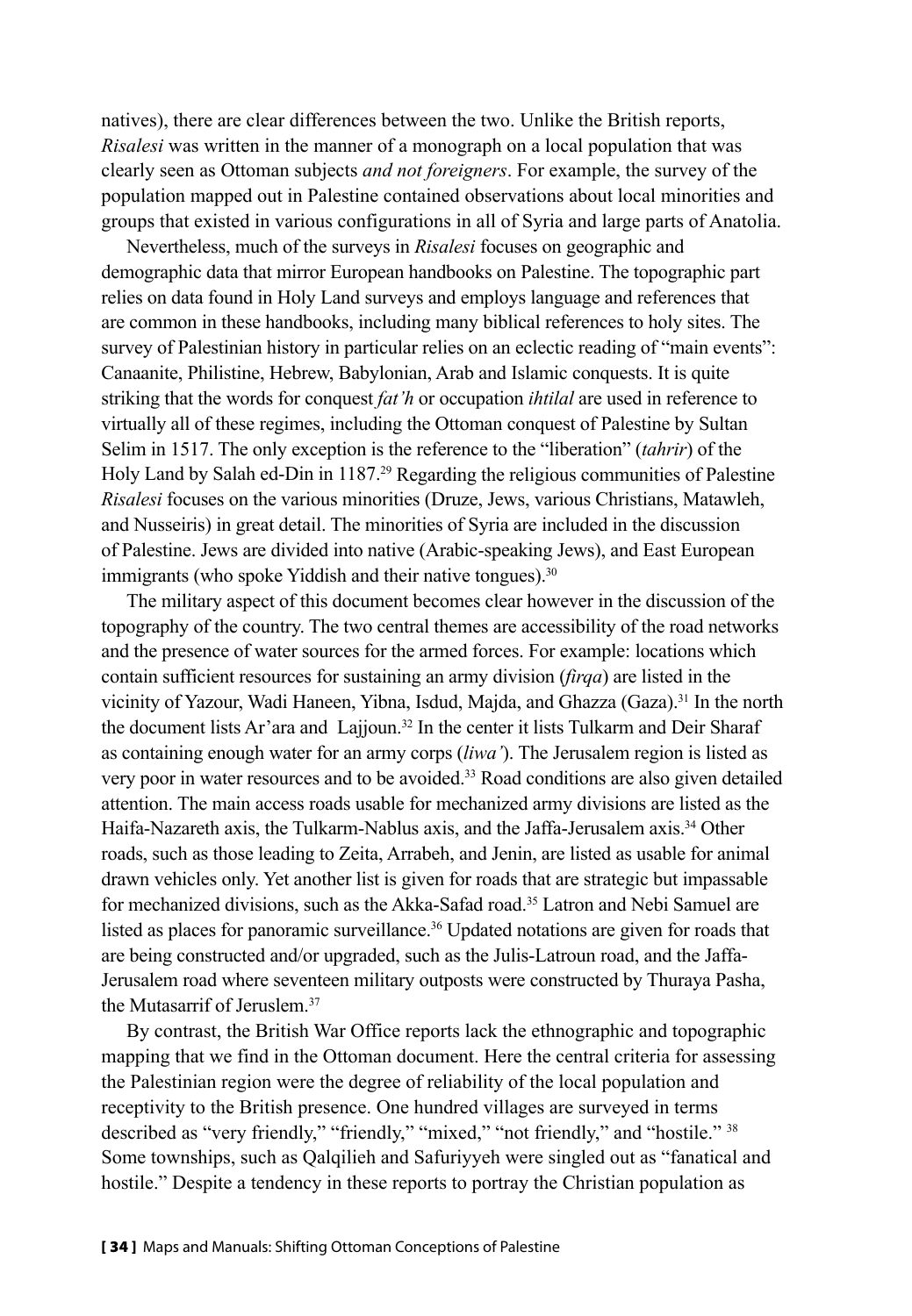being "more friendly," there were nevertheless significant exceptions. The population of Akka (Acre), Tabariyya (Tiberias), and Affula (which was largely Jewish) were described as "unreliable," and in the case of Akka, "hostile," (possibly because Akka politics were dominated by the Ottoman loyalist Shaykh As'ad al Shuqairi). Nazareth, Haifa, Anabta, and Kufr Kanna were seen either as "friendly" or "very friendly."<sup>39</sup>

These reports are also preoccupied with describing social groups, families, and even individual leaders in terms of their political affinities and loyalties. Nablus, like Akka, is singled out as a city of pro-Ottoman sentiments and hostility towards the British. Among those one report names are the Ashour, Tuqan, Fahoum (from Nazareth) Abbas, and Abu Hamad families. Among the pro-British families listed were Hijjawi, Abdul Hadi, and al Dari. The Abudul Hadis were described as influential, moderate in their views, and astute, but also as "ruthless towards their peasants, by whom they were hated."<sup>40</sup> Both Haifa and Jenin are portrayed as anti-Turkish cities, the latter mainly due to their support of the Arab rebellions after the execution of Salim Abdul Hadi, the brother of Jenin's governor, by Ahmet Cemal Pasha in 1915.

Muhsin Salih correctly suggests that much of these assessments were based on intelligence reports from local agents, and were therefore not reliable.<sup>41</sup> More likely however is that they were based on immediate temporal assessments during wartime activities. Salih quotes Nablus historian Ihsan al Nimr, who himself came from a prominent Nablus family, for a different perspective. Nimr attributes much of anti-Turkish sentiments in Syria and Palestine during the war to the mistaken policies of Cemal Pasha. He gives credit to the local population for pressuring the Ottoman command to have him transferred to the Caucas. Nimr also cites a number of meetings that took place in Nablus with Ottoman commander Fawzi Pasha, who denounced to the Palestinians the terms of the Sykes-Picot agreement and the Balfour Declaration. Several pro-Ottoman demonstrations took place in Nablus after these meetings. After the appointment of Mersinli Cemal as commander of the Fourth Army, the local Palestinians began to cooperate closely with the Turkish command.<sup>42</sup> Nimr noted that after the conditions of the Balfour Declaration and Sykes-Picot Accords became known, several hundred people from the Nablus region volunteered to fight with the Ottoman troops. He then adds a significant note: "It was this factor [i.e. opposition to Western colonial rule], *and not any sympathy for the Arab rebellion*—which was hardly felt in Nablus—that moved people to fight against the British."<sup>43</sup>

Thus even though both sets of reports—the Ottoman and the British—tend to contain background demographic assessments of Palestine, and both are meant to serve military-intelligence objectives, they nevertheless diverge in the primacy of the intelligence function in the case of the War Office reports. *Risalesi* on the surface, by contrast, reads more like a country guide than an intelligence report. It presents us with an elaborate monograph on social and ethnographic conditions in Palestine, similar in scope to the regional *Salnamehs*, or to *Bayrut Vilayeti* (1914), the commissioned study by the local administration on the social conditions of Beirut Province authored by Muhammad Bahjat and Rafiq Tamimi.44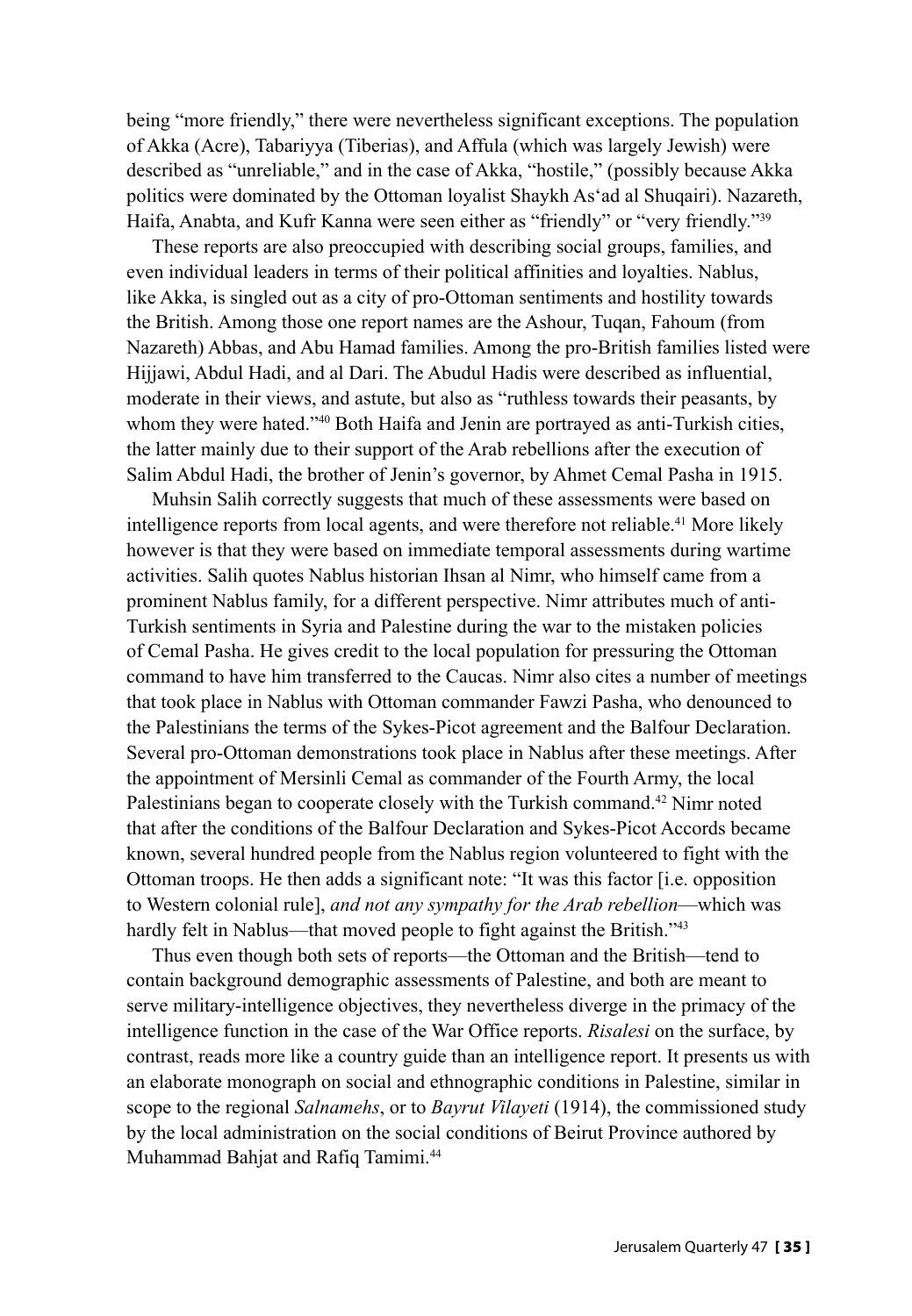#### **Mersinli to the Rescue**

Several Arab writers contrast Mersinli Cemal favorably with Ahmet Cemal. Of those who left diaries and were active in the public sphere we should mention Yusif al Hakim, the Latakiyya judge and public prosecutor; Khalil Sakakini, who was released from his Damascus prison at the order of Mersinli Pasha; and Muhammad Izzat Darwazeh, all of whom spoke of Cemal *Kuchuk* as a man of clean military record, with "good intentions towards the Arabs.<sup>45</sup>

Mersinli Cemal's association with Palestine and Syria was as long as Ahmet Cemal's, even though it is not recognized in the history of the war. He commanded the Eighth Army Corps in April 1914, before the war was declared, and served in Anatolia and Palestine. *Filastin Risalesi* was published by the Eighth Army Corps command during his tenure in Palestine. After Ahmet Cemal Pasha was released from his command, in February 1918, Mersinli was appointed as commander of the Fourth Army in Syria and Palestine.<sup>46</sup> Towards the end of the war he saw a substantial amount of fighting in Transjordan (Kerak, Salt and the Jordan Valley) as well as in northern Palestine. In both regions he had a positive reputation, which is often contrasted to the other Cemal by his friends and enemies alike. A number of Arab intellectuals from the period attest to the changed political atmosphere after Mersinli's appointment. Khalil Sakakini was in a Damascus prison when the general took command of the Fourth Army. Numerous entries from Sakakini's diary describe his communication with Cemal in order to bring about his release from imprisonment (which came about as a result of an order from Ahmet Cemal's head of security, Aziz Bek).<sup>47</sup> When Shaykh Abdul Qadir al Musaghar, acting as Sakakini's emissary, succeeded in this endeavor (January 10th, 1918) Sakakini wrote enthusiastically: "Cemal Pasha al-Sagheer [*kuchuk*] may be "little" in his name, but he is great in his reputation. It is with commanders like him that nations are built. Everywhere he goes people show him great love and respect." 48 One might detect a note of slavish hypocrisy here, except that the entry is in his own private diary, and was not meant for publication. Significantly Mersinli himself was at pains to explain to Sakakini, in an apologetic note sent by his emissary, that his arrest and imprisonment were a mistake.<sup>49</sup>

This view was also confirmed by the German command in Damascus. During this latter period Mersinli Cemal had to coordinate with General Otto Liman von Sanders, and with Erich von Falkenhayn, who was appointed by Enver Pasha as head of the newly formed Yilderim (Sa'iqa) Army Group to replace Ahmet Cemal Pasha. Von Sanders had this to say about Mersinli in his memoirs:

[Mehmet Djemal Mersinli] knew the country of Arabia and the Arabs well from years of service in these provinces. The inhabitants trusted him, because he was considered wise and just. Several times he acted as their representative to lay their wishes before the government. He was beyond question a wise general who could be counted upon.<sup>50</sup>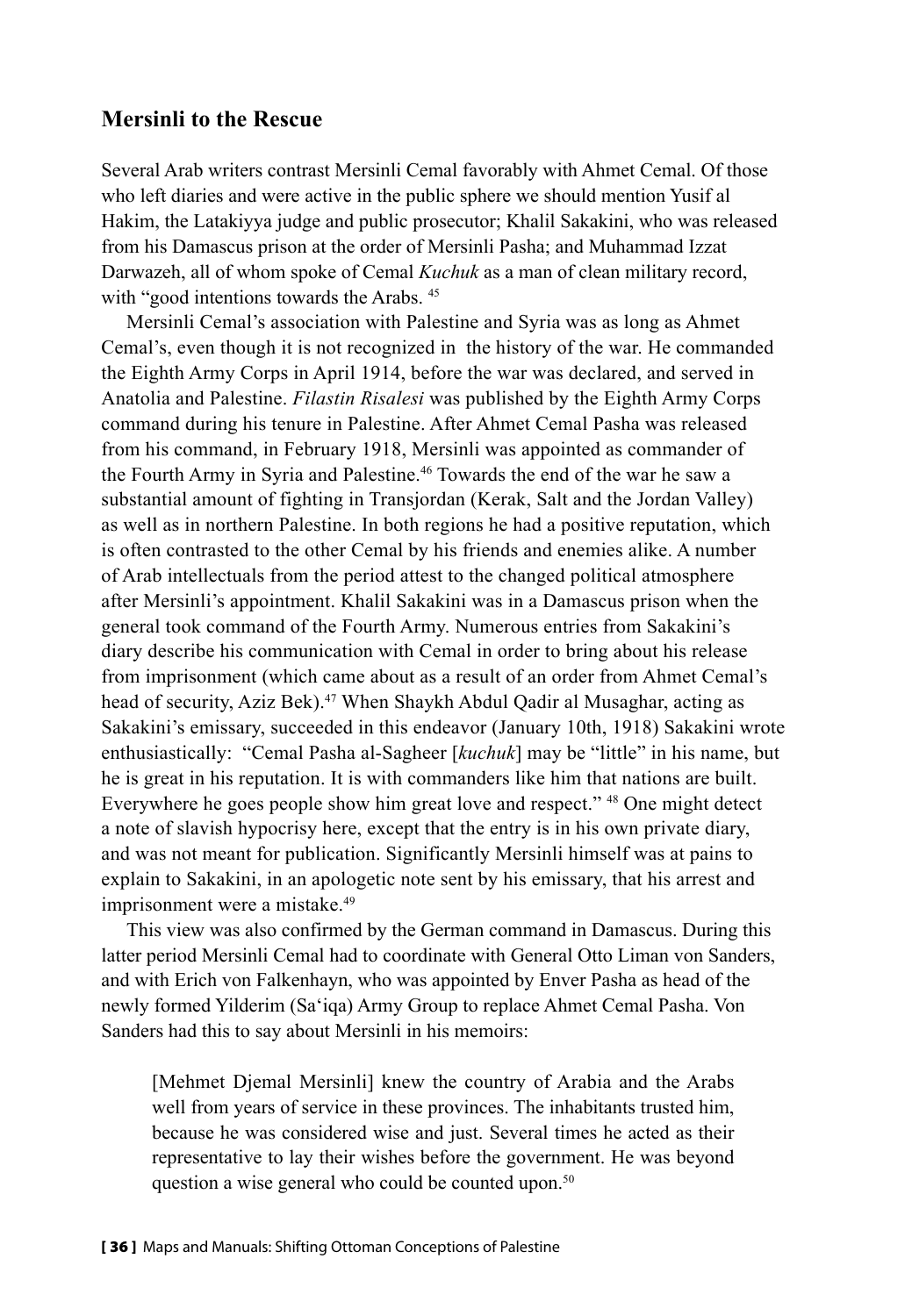Further important testimony comes from Shaykh Abdul Qadir al Mudhafar, himself a leading member of the CUP and one of the few Arab close associates of Ahmet Cemal Pasha (the others included Prince Shakib Arsalan, Shaykh As'ad al Shuqairi of Akka, and Shaykh Abdul Aziz Shawish, the head of Salahiyyah College in Jerusalem). During the Suez campaign Mudhafar was attached to one of the Fourth Army battalions in charge of religious mobilization. When Ahmet Cemal was replaced by Mersinli Jamal Pasha, he remained with the army, and was appointed Mufti to replace Shaykh As'ad Shuqairi.<sup>51</sup> He remained loyal to the Ottoman regime till the end of the war, and (unlike Shuqairi) he continued to express pro-Ottoman sentiments even after the British occupied Palestine and Tranjordan. According to Mudhafar, Mersinli was expressly appointed by Istanbul in order to control the damage to the Ottoman state brought about by the actions of Ahmet Cemal. In one episode he quoted Mersinli Jamal Pasha as saying: "The arbitrary actions of Ahmet Cemal [against the Arab nationalists] were based on his own speculative prejudice, and not based on fact". Not exactly an accurate assessment, given Cemal's coordination of these activities with Enver and the government, but still significant in that it signaled a policy shift. After his appointment he released several of the Arab prisoners, including several who were awaiting execution. 52 Darwazeh however, thought that these actions of reversal were too little, too late.<sup>53</sup>

#### *Salim Tamari is an urban sociologist and editor of* JQ*.*

#### **Endnotes**

- 1 Cited in Muḥammad ʻIzzat Darwazah, Nash'at al-ḥarakah al-ʻArabīyah al-ḥadīthah: inbiʻāthuhā wa-maẓāhiruhā wa-sayruhā fī zaman al-Dawlah al-ʻUthmānīyah ila awā'il al-Ḥarb al-ʻĀlamīyah al-Ūlá : tārīkh wamudhakkirāt wa-dhikrayāt wa-taʻlīqāt. (Saīdā': al-Maktabah al-ʻAṣrīyah, 1971), 278.
- 2 Darwazah, Nash'at al-ḥarakah al-ʻArabiyah al-ḥadithah, 296.
- 3 Darwazah, Nash'at al-ḥarakah al-ʻArabiyah al-ḥadithah, 295.
- 4 Palmira Johnson Brummett, Image and imperialism in the Ottoman revolutionary press, 1908-1911. SUNY series in the social and economic history of the Middle East. (Albany, N.Y.: State University of New York Press, 2000).
- 5 Oadrī, Ahmad. 1993. Mudhakkirātī 'an al*thawrah al-ʻArabī yah al-kubrá: 1375 H/1956 M*. Dimashq: Wiz ā rat al-Thaq ā fah, 8-9.
- 6 Qadri, 6; Darwazah discusses the progression of the Turkification campaign and the accompanying anti-Arab pronouncements within CUP circles in his Nash'at al-harakah

al-ʻArabiyah al-ḥadithah, 300-304.

- 7 Qadri, pages a-b.
- 8 Darwzah, Nash'at al-ḥarakah al-ʻArabiyah alḥadithah, 295-296.
- 9 This biographic section is derived from Altay Atli's Cemal Pasha, in Turkey in WWI, http:// www.turkeyswar.com/whoswho/cemal/whocemal.htm accessed June 8, 2010.
- 10 Atli, Cemal Pasha.
- 11 Qadri, 39.
- 12 Qadri, 39-52. Qadri claims that these secessionist positions were the product of a small faction of the Decentralization Party led by Haqqi al AlAdhm and did not reflect the positions of the Decentralization party which remained loyal (see also Qadri, p. 43).
- 13 Qadri, 47.
- 14 , Tilman Lüdke, *Jihad made in Germany: Ottoman and German propaganda and intelligence operations in the First World War*. Studien zur Zeitgeschichte des Nahen Ostens und Nordafrikas, bd. 12. (Münster: LIT, 2005), 75.
- 15 Ludke, 76.
- 16 Muḥammad ʻIzzat Darwazah, *Mudhakkirat*